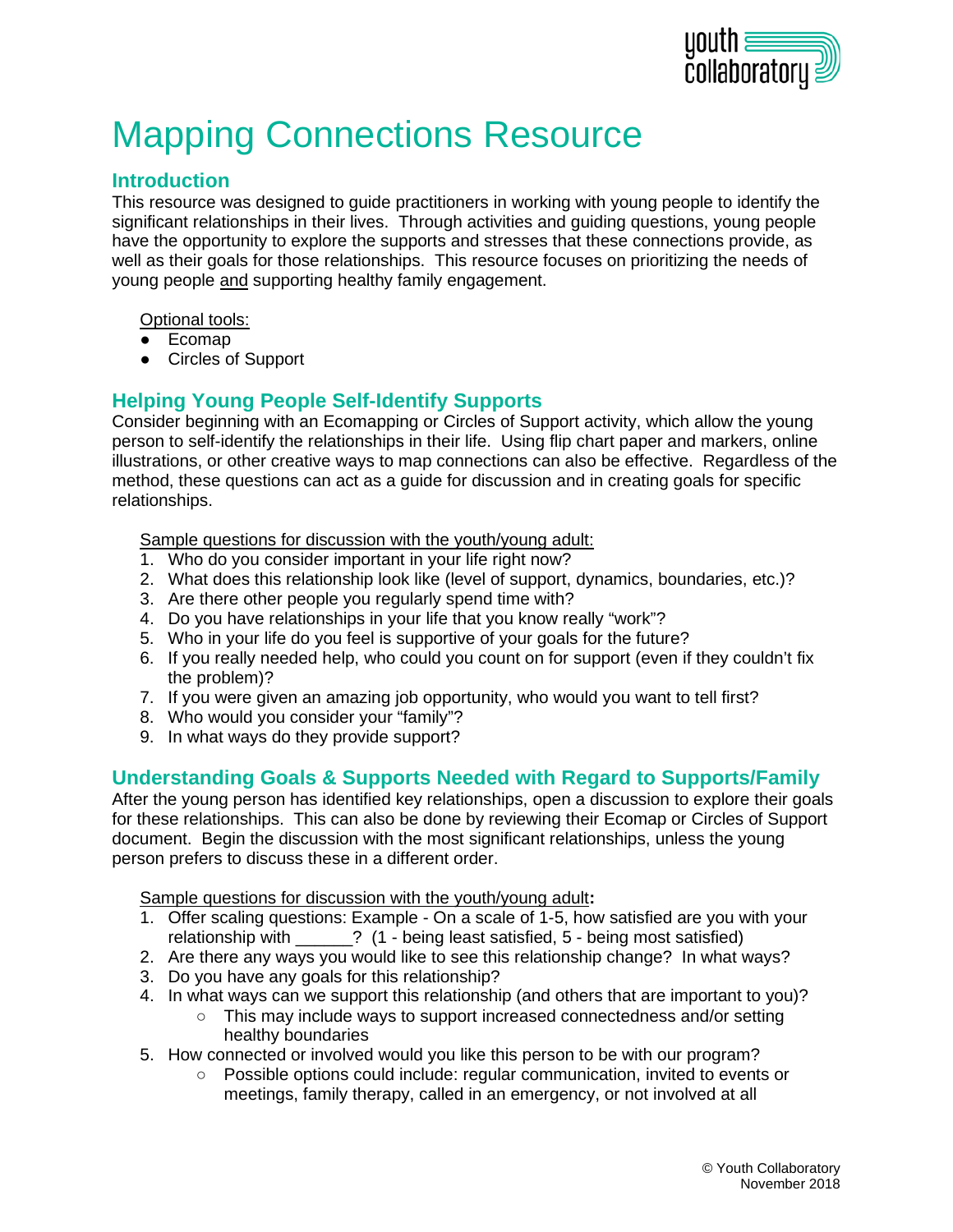

#### **Additional Considerations for Safe Family Engagement**

When young people have relationships with family members that they identify as "stressed" or "tenuous/weak" (see eco-mapping symbols), additional support may help to reconnect, repair, or set boundaries in these relationships. Programs with goals of family reunification, family mediation, and/or family engagement should explore the stressors and challenges in these relationships to avoid putting a young person at further risk. It is important that this process is driven by the youth, who has the most experience in their family dynamic and can better predict a potential response of a family member.

Sample questions for discussion with the youth/young adult:

- 1. What types of contact are you comfortable with (i.e. in-person onsite, in-person home or community, phone, text, online)?
- 2. How often would you want to have contact (i.e. daily, weekly, monthly, holidays, anytime)?
- 3. Explore individual dynamics Are there specific times that it is not good to be in contact or to have visits?
	- a. Examples include: "I don't want to go to the house when my uncle is there" or "I only want to see my mom when she's sober"?
- 4. How can we support you in having a healthy relationship with this person (if a relationship is the goal)?
	- a. Examples could include: check in after visits or calls, inviting them to group events, support for healthy boundaries, or help in a crisis

Question for legal guardian: Are there any court orders, custody agreements, child welfare investigations or other legal boundaries for contact with particular people?

#### **Conclusion**

Family engagement is an important component of any program serving youth and young adults, as having these connections is shown to increase safety, stability, and positive outcomes. Who is engaged, and in what way should be guided by the young person, as they are the experts in their lives. Family engagement can look many ways, and agencies should explore the needs and preferences of youth in their program. All of us benefit from having supportive, long-term relationships in our lives. Programs can support young people by engaging those with whom they have an existing relationship, and by creating opportunities to broaden the circles of support in their lives.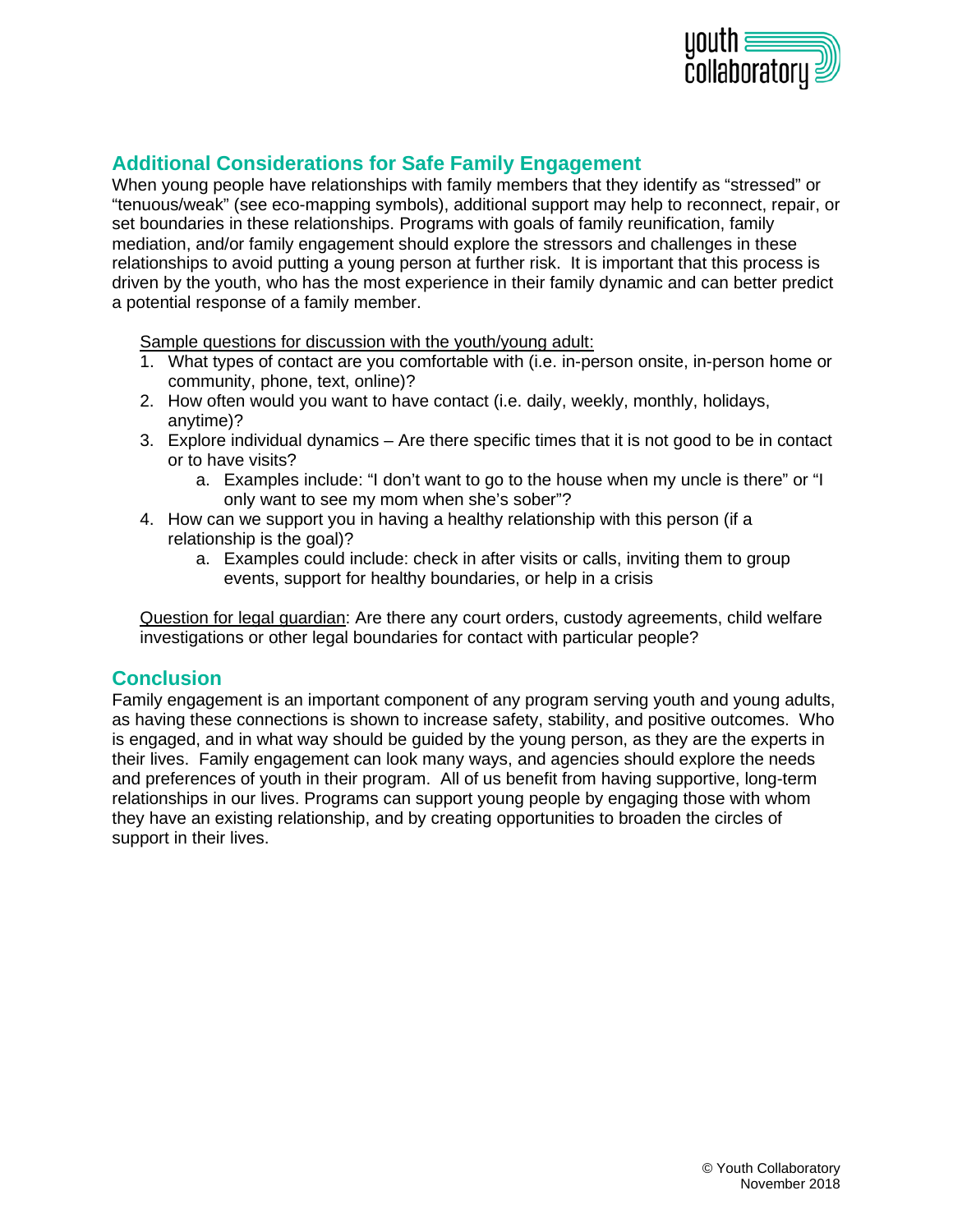

# Ecomap Example



| Kev               |                           |
|-------------------|---------------------------|
|                   | Strong relationship       |
|                   | Tenuous/weak relationship |
| <b>VVVVVVVVVV</b> | Stressed relationship     |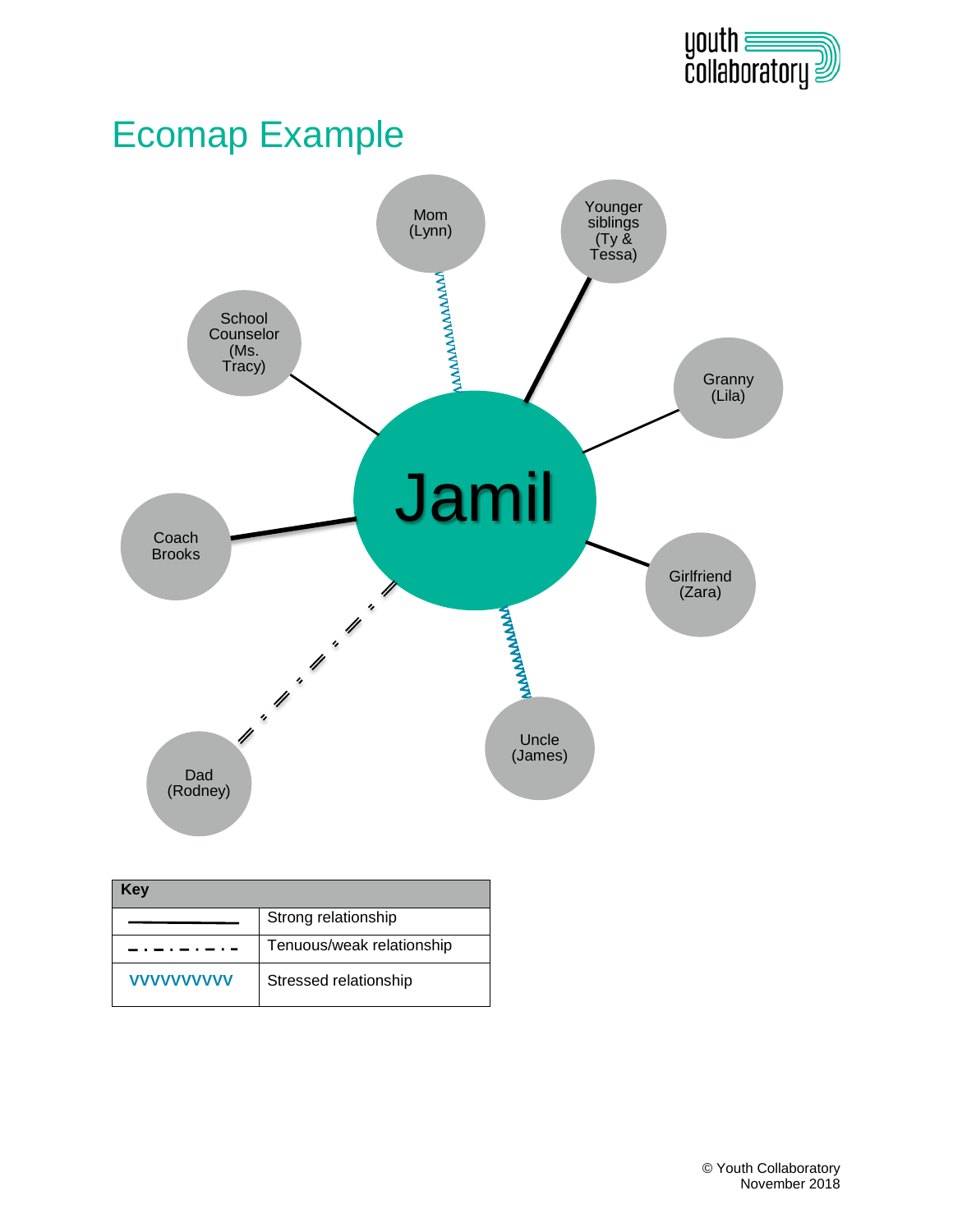

## Ecomap Template



| Kev               |                           |
|-------------------|---------------------------|
|                   | Strong relationship       |
|                   | Tenuous/weak relationship |
| <b>VVVVVVVVVV</b> | Stressed relationship     |